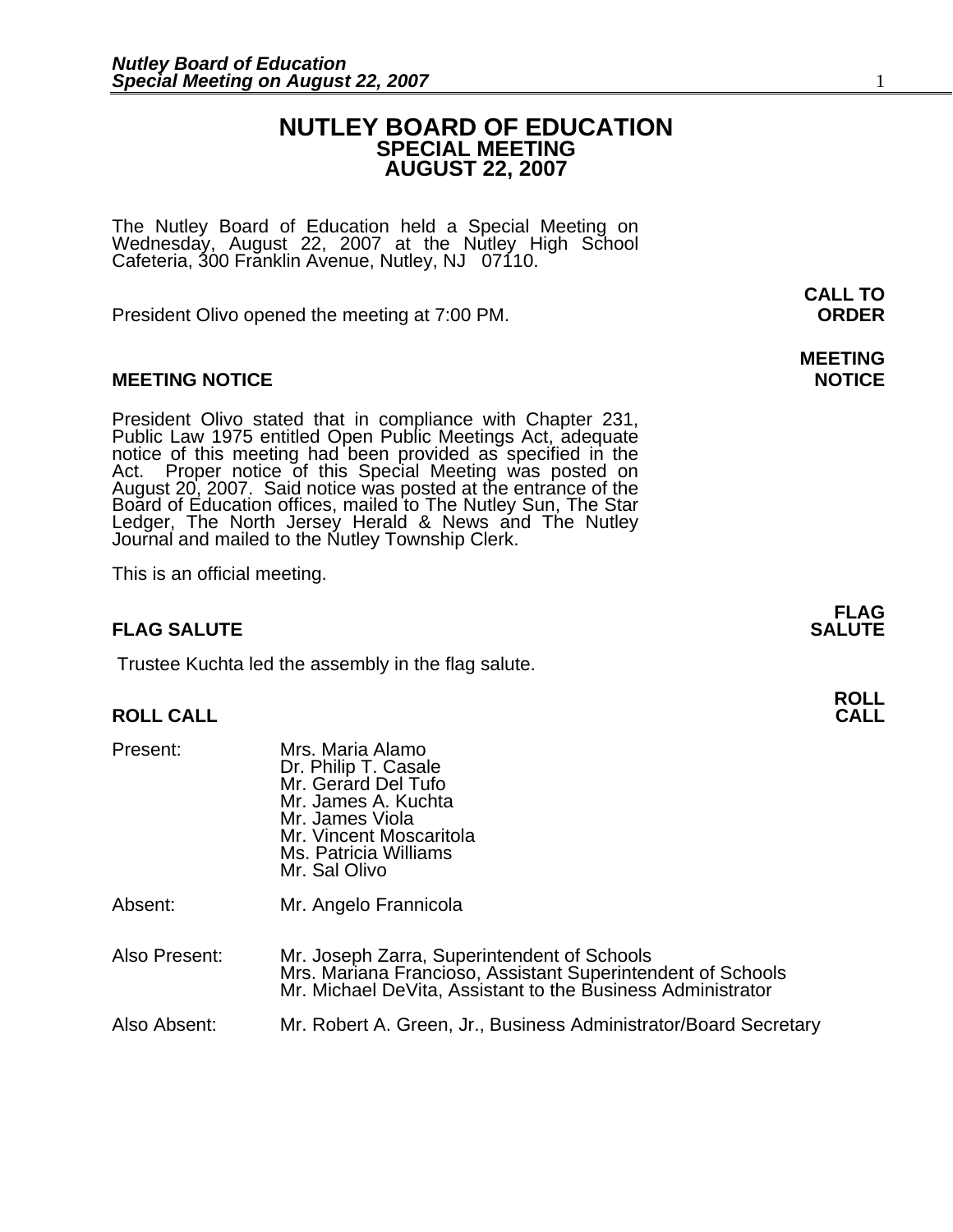## **HEARING OF CITIZENS (Resolutions Only) HEARING OF CITIZENS**

None

#### **RESOLUTIONS**

<u>RESCIND/APPOINT</u><br>Trustee Viola moved, and Trustee Alamo seconded, the following resolution. Upon being put to a roll call vote the resolution was approved.

BE IT RESOLVED that the Board of Education approves the rescinding of the resolution Administrative and Supervisory Personnel, approved at the May 21, 2007 Board Meeting, appointment Michael Kearney as Vice Principal for t school year.

BE IT FURTHER RESOLVED that the Board of Education approves the appointment of Mr. Michael Kearney as Principal of approves the appointment of Mr. Michael Kearney as Principal of Radcliffe School for the 2007-08 school year, effective September 1, 2007 at the annual salary of \$96,746, M.A. Step 2, in accordance with the 2007-08 Administrators' Salary Guide.

#### **RESCIND/ APPOINT**

Ξ Trustee Del Tufo moved, and Trustee Williams seconded, the following resolution. Upon being put to a roll call vote the resolution was approved.

BE IT RESOLVED that the Board of Education approves the rescinding of the resolution Reappointment – Professional Staff, approved at the May 21, 2007 Board Meeting, appointing David Sorensen as teacher for the 2007/2008 sc

BE IT FURTHER RESOLVED that the Board of Education approves the appointment of Mr. David Sorensen as Ten-month Vice Principal for the 2007-08 school year, effective September 1, 2007 at the annual salary of \$79,365, M.A. Step 1, in accordance with the 2007-08 Administrator's Salary Guide.

#### **RESCIND/ APPOINT**

٦ Trustee Alamo moved, and Trustee Moscaritola seconded, the following resolution. Upon being put to a roll call vote the resolution was approved.

BE IT RESOLVED that the Board of Education approves the rescinding of the resolution Reappointment – Professional Staff, approved at the May 21, 2007 Board Meeting, appointing Cynthia DeBonis as teacher for the 2007/2008 s

### **RESOLUTIONS**

#### **RESCIND APPOINTMENT**

#### **RESCIND APPOINTMENT**

**RESCIND APPOINTMENT**